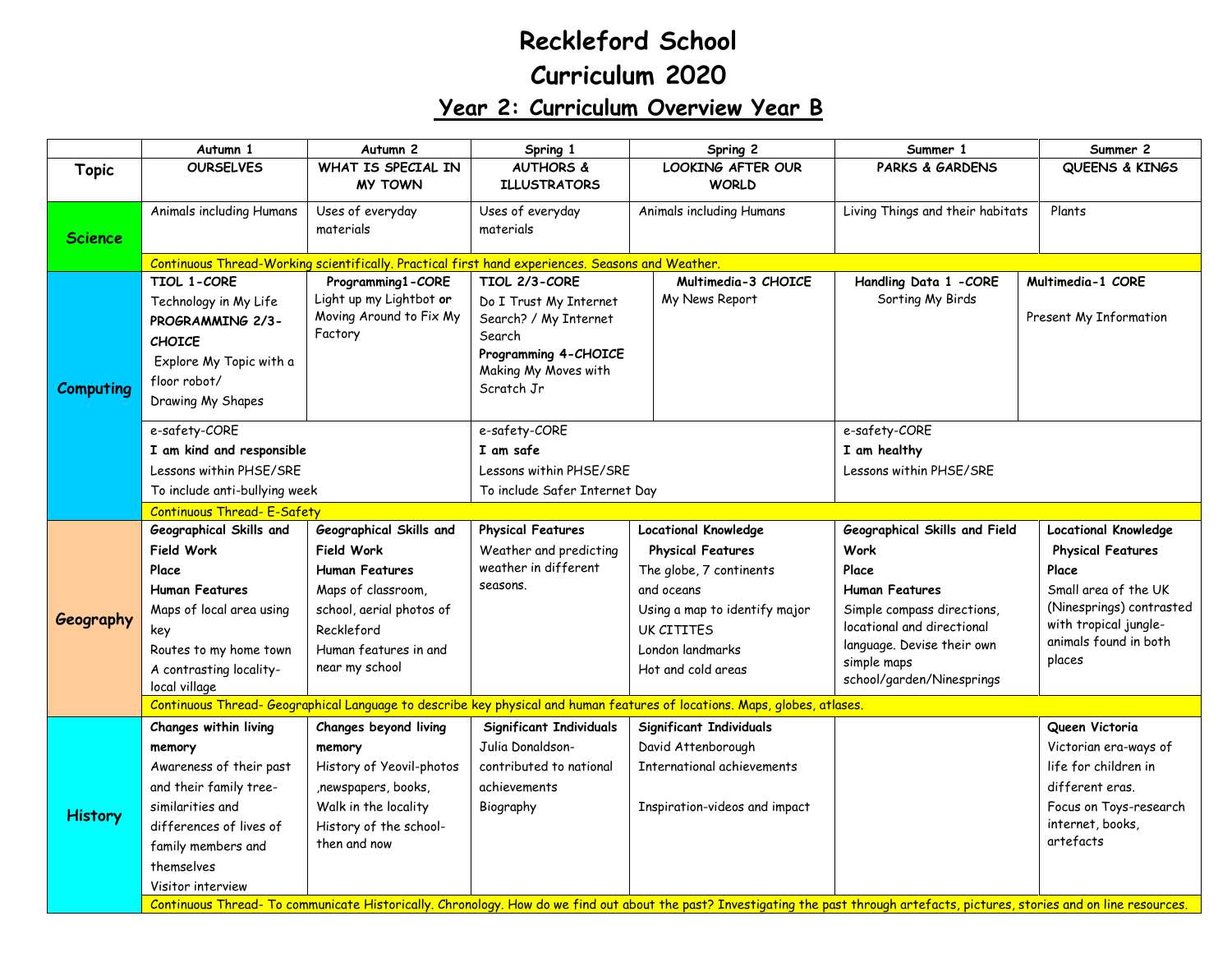| Art          | DRAWING AND<br><b>PAINTING</b><br><b>TECHNIQUES</b><br>Portraits: Digital design,<br>drawing and painting                                                                                                                                                                                                     | PRINTING<br><b>TECHNIQUES</b><br>Printing texture, bricks<br>on DT buildings                                                                                                          | <b>DRAWING</b><br><b>TECHNIQUES</b><br>Respond to ideas and<br>starting points-stories;<br>use ideas of illustrators<br>Drawing characters in<br>the style of Roald Dahl.<br>Digital media. | COLLAGE TECHNIQUES<br>OR TEXTILE TECHNIQUES<br>Drawing animals (science<br>research)<br>Animal painting/habitat for 3D<br>animal.                                                                                                                                                    | <b>INSPIRATION FROM THE</b><br><b>GREATS</b><br>Van Gogh<br>I can paint pictures of what I<br>see.<br>(painting techniques)<br>Trees and flowers | <b>SCULPTURE</b><br>Clay<br>Coat of arms                                                                                                                                                                                     |
|--------------|---------------------------------------------------------------------------------------------------------------------------------------------------------------------------------------------------------------------------------------------------------------------------------------------------------------|---------------------------------------------------------------------------------------------------------------------------------------------------------------------------------------|---------------------------------------------------------------------------------------------------------------------------------------------------------------------------------------------|--------------------------------------------------------------------------------------------------------------------------------------------------------------------------------------------------------------------------------------------------------------------------------------|--------------------------------------------------------------------------------------------------------------------------------------------------|------------------------------------------------------------------------------------------------------------------------------------------------------------------------------------------------------------------------------|
|              | <b>Continuous Thread- Developing ideas</b><br><b>Cooking and Nutrition</b>                                                                                                                                                                                                                                    | <b>Technical Knowledge</b>                                                                                                                                                            | Technical                                                                                                                                                                                   | Technical                                                                                                                                                                                                                                                                            | Technical                                                                                                                                        | <b>Cooking and Nutrition</b>                                                                                                                                                                                                 |
| <b>DT</b>    | Food<br>Making and evaluating<br>healthy packed lunches<br>using the Eatwell Guide.<br>Harvest                                                                                                                                                                                                                | <b>Materials and Textiles</b><br>Design a building in my<br>town(digital)<br>Build a model of a<br>building in my town<br>Christmas<br>Decorations-making a<br>moving Christmas card. | Knowledge<br>Materials and<br>Construction<br>with a moving part e.g.-<br>make a<br>puppet/character                                                                                        | Knowledge<br><b>Construction and Materials</b><br>A product with a purpose-bird<br>feeder/mini beast hotel<br>Continuous Thread-Children work in a range of relevant contexts including home, school gardens and playground, the local community, industry and the wider environment | Knowledge<br><b>Structures</b><br>Sculpture<br>Design and build a 3-D garden                                                                     | Teddy Bear's Picnic-<br>using Eatwell Guide and<br>foods from different<br>parts of the world. (Y2<br>TRANSISITON)<br>Explore objects and<br>designs(history)<br><b>Mechanics</b><br>Make a moving carriage<br>for a monarch |
|              | Hands, Feet, Heart                                                                                                                                                                                                                                                                                            | Ho Ho Ho                                                                                                                                                                              | I wanna play in a band                                                                                                                                                                      | Zootime                                                                                                                                                                                                                                                                              | Friendship Song                                                                                                                                  | Reflect, rewind and                                                                                                                                                                                                          |
| <b>Music</b> |                                                                                                                                                                                                                                                                                                               | Continuous Thread-Singing, listening and evaluating through shared activities such as assembly.                                                                                       |                                                                                                                                                                                             |                                                                                                                                                                                                                                                                                      |                                                                                                                                                  | replay                                                                                                                                                                                                                       |
|              |                                                                                                                                                                                                                                                                                                               |                                                                                                                                                                                       |                                                                                                                                                                                             |                                                                                                                                                                                                                                                                                      |                                                                                                                                                  |                                                                                                                                                                                                                              |
| <b>RE</b>    | Unit 6: What do Jewish people believe about Torah?                                                                                                                                                                                                                                                            |                                                                                                                                                                                       |                                                                                                                                                                                             | Unit 4. What do Christians believe about forgiveness?                                                                                                                                                                                                                                | Unit:3 What do Christians believe about love? (Agape)                                                                                            |                                                                                                                                                                                                                              |
| PE Y2        | Gym:<br>Games<br>Throwing<br>Balance,<br>catching large<br>stretch, curl,<br>balls - netball<br>roll, jump in a<br>variety of<br>Copy<br>ways<br>and remember                                                                                                                                                 | Y2 FUNS -<br>Games<br>Hitting,<br>core skills<br>moving,<br>aiming<br>hockey                                                                                                          | Dance<br>Games<br>Kicking,<br>Listen,<br>passing,<br>dribbling,<br>respond,<br>scoring -<br>create<br>football                                                                              | <b>Games Throwing</b><br>Gym: Balance,<br>stretch, curl, roll,<br>catching large balls<br>jump in a variety of<br>- netball<br>ways Copy and<br>remember                                                                                                                             | Y2 FUNS -<br>Games Hitting,<br>moving, aiming<br>core skills<br>hockey                                                                           | Dance<br>Games<br>Kicking,<br>Listen,<br>passing,<br>respond,<br>dribbling,<br>create<br>scoring -<br>football                                                                                                               |
| <b>PSHE</b>  | Being Me<br><b>RIGHTS</b><br>$\bullet$<br><b>CLASS CHARTERS</b><br>$\bullet$<br>What do i look like?<br>$\bullet$<br><b>EMOTIONS BOARD</b><br>$\bullet$<br>What makes me<br>$\bullet$<br>happy?<br>What do my<br>$\bullet$<br>emotions feel like?<br>Hungry, cold, hot,<br>happy, angry<br>What am I good at? | Belonging<br>• my family<br>$\bullet$ who is in my<br>family?<br>• what they do for<br>me?                                                                                            | <b>Being Safe</b><br>$\bullet$ e-safety<br>• road safety<br>• nspcc pants safety<br>• people who help<br><b>US</b><br>• When people are<br>unkind<br>• Bullying                             | Relationships<br><b>FAMILY &amp; RELATIVES</b><br><b>FRIENDS</b><br>what makes a<br>$\bullet$<br>good parent?<br>(activity)<br>what do I like<br>about my grown-<br>ups?<br>what do they like<br>about me?                                                                           | Health and Well Being<br><b>SRE</b><br>Keeping clean<br>Growing and changing<br><b>Families and care</b>                                         | My Future.<br><b>Transition and</b><br>change<br>Reflect on<br>achievements and<br>celebrate!                                                                                                                                |